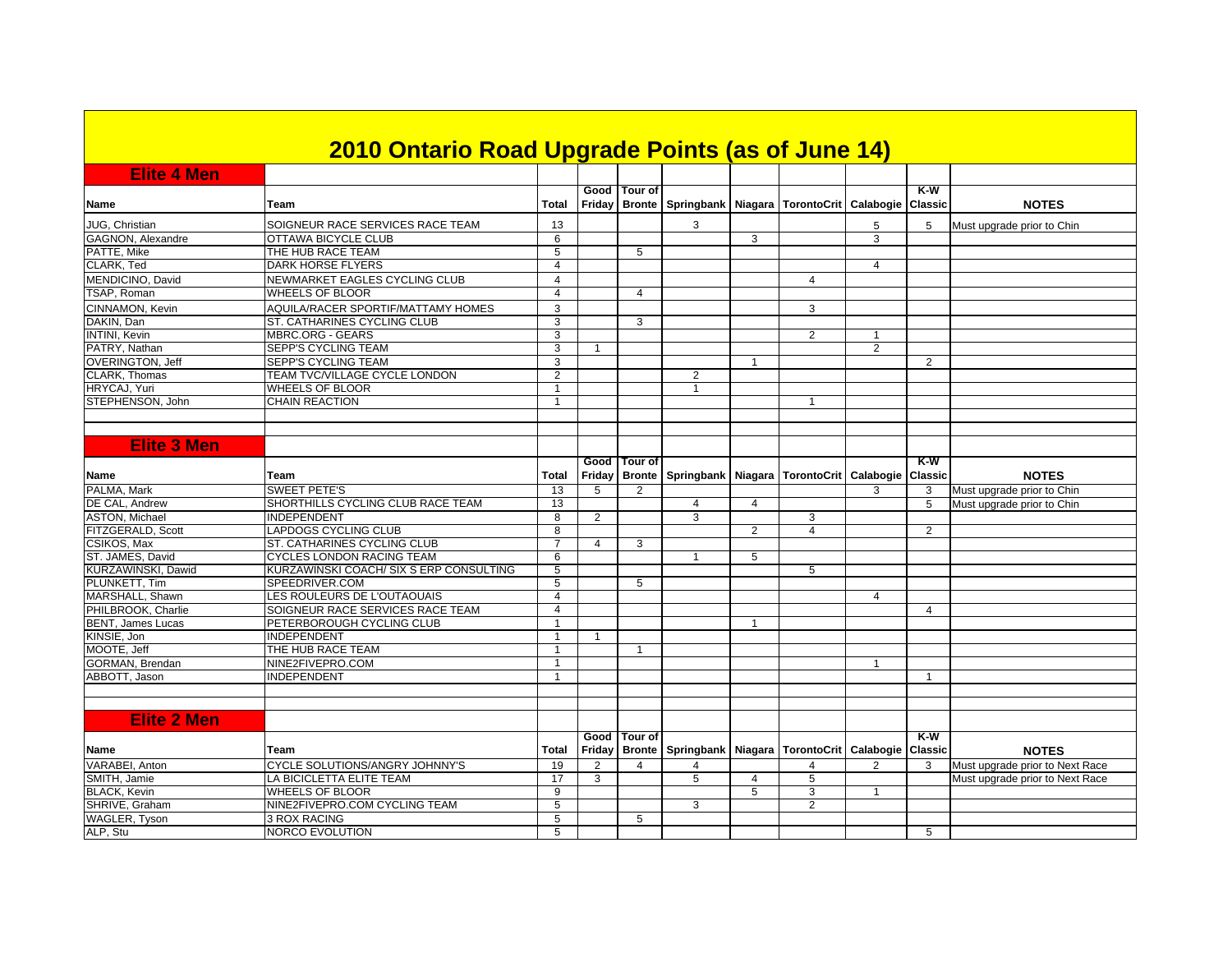| DE JONG, Vince            | COACH CHRIS.CA / TED VELIKONJA          | $\overline{4}$  | $\overline{4}$ |                |                                                                            |                |    |   |                |                            |
|---------------------------|-----------------------------------------|-----------------|----------------|----------------|----------------------------------------------------------------------------|----------------|----|---|----------------|----------------------------|
| BLAKE, Ben                | <b>GEARS &amp; GRINDS KINGSTON</b>      | $\overline{4}$  |                |                |                                                                            |                |    |   | $\overline{4}$ |                            |
| <b>GARRIGAN, Mike</b>     | INDEPENDENT                             | 3               |                | 3              |                                                                            |                |    |   |                |                            |
| CATAFORD, Alex            | ROCKY MOUNTAIN- CIBC WOOD GUNDY         | 3               |                |                |                                                                            | 2              |    |   | $\overline{1}$ |                            |
| GORMAN, Charlie           | NINE2FIVEPRO.COM CYCLING TEAM           | 3               |                |                |                                                                            |                |    | 3 |                |                            |
| GROSE, David              | <b>BIKESPORTS RACING TEAM</b>           | $\overline{2}$  |                |                | $\overline{2}$                                                             |                |    |   |                |                            |
| STEWART, John             | MAZURCOACHING/WHEELS OF BLOOR           | 2               |                | $\overline{2}$ |                                                                            |                |    |   |                |                            |
| SAMSON, Jerome            | <b>SWEET PETE'S</b>                     | $\overline{1}$  |                |                | $\mathbf{1}$                                                               |                |    |   |                |                            |
|                           |                                         |                 |                |                |                                                                            |                |    |   |                |                            |
|                           |                                         |                 |                |                |                                                                            |                |    |   |                |                            |
| <b>Elite 1 Men</b>        |                                         |                 |                |                |                                                                            |                |    |   |                |                            |
|                           |                                         |                 |                | Good   Tour of |                                                                            |                |    |   | $K-W$          |                            |
| <b>Name</b>               | Team                                    | Total           | Friday         | <b>Bronte</b>  | Springbank Niagara TorontoCrit Calabogie                                   |                |    |   | Classic        | <b>NOTES</b>               |
| RANDELL, Andrew           | SPIDERTECH POWERED BY PLANET ENERGY     | 12              | $\overline{4}$ | 3              |                                                                            |                | 5  |   |                |                            |
| AITCHESON, Ryan           | JET FUEL COFFEE                         | 10              |                | $\overline{2}$ |                                                                            | $\overline{4}$ |    |   | $\overline{4}$ |                            |
| BRYER, Charlie            | MAZURCOACHING/WHEELS OF BLOOR           | 9               | $\overline{2}$ | $\overline{4}$ |                                                                            | 3              |    |   |                |                            |
| VEAL, Ed                  | LA BICICLETTA ELITE TEAM                | 8               |                |                |                                                                            |                | -1 | 2 | 5              |                            |
| DEFRANCESCHI, Daniele     | JET FUEL COFFEE                         | 5               | 5              |                |                                                                            |                |    |   |                |                            |
| SCHILLER, Jeffery         | GARNEAU-CLUB CHAUSSURES-OGILVY RENAULT  | 5               |                |                | 5                                                                          |                |    |   |                |                            |
| <b>BRADBURY, Andrew</b>   | <b>DARKHORSE FLYERS</b>                 | 5               | $\mathbf{1}$   |                | $\overline{2}$                                                             | 2              |    |   |                |                            |
| ROTH, Ryan                | SPIDERTECH POWERED BY PLANET ENERGY     | 5               |                |                |                                                                            | 5              |    |   |                |                            |
| <b>MORSE, Peter</b>       | <b>JET FUEL COFFEE</b>                  | $\overline{5}$  |                | 5              |                                                                            |                |    |   |                |                            |
| THUSS, Adam               | TREK RED TRUCK RACING P/B MOSAIC        | $\overline{4}$  |                |                | $\overline{4}$                                                             |                |    |   |                |                            |
| GIULIANO, Joe             | <b>JET FUEL COFFEE</b>                  | 3               | 3              |                |                                                                            |                |    |   |                |                            |
| BYER, Dave                | <b>JET FUEL COFFEE</b>                  | 3               |                |                | 3                                                                          |                |    |   |                |                            |
| STEEDS, Justin            | MAZURCOACHING/WHEELS OF BLOOR           | 2               |                |                | 1                                                                          | $\mathbf{1}$   |    |   |                |                            |
| MUNDY, Evan               | GARNEAU-CLUB CHAUSSURES-OGILVY RENAULT  | -1              |                | -1             |                                                                            |                |    |   |                |                            |
|                           |                                         |                 |                |                |                                                                            |                |    |   |                |                            |
|                           |                                         |                 |                |                |                                                                            |                |    |   |                |                            |
|                           |                                         |                 |                |                |                                                                            |                |    |   |                |                            |
| <b>Elite 3 Women</b>      |                                         |                 |                |                |                                                                            |                |    |   |                |                            |
|                           |                                         |                 |                | Good   Tour of |                                                                            |                |    |   | K-W            |                            |
| <b>Name</b>               | Team                                    | Total           |                |                | Friday   Bronte   Springbank   Niagara   TorontoCrit   Calabogie   Classic |                |    |   |                | <b>NOTES</b>               |
| MCKEE, Shelley            | P-K EXPRESS/HNZ STRATEGY                | $\overline{12}$ |                |                | 4                                                                          | $\overline{4}$ |    |   | $\overline{4}$ | Must upgrade prior to Chin |
| CHOWN, Lesley             | <b>TEAM CF</b>                          | $\overline{7}$  | $\overline{1}$ | $\overline{4}$ |                                                                            | $\overline{2}$ |    |   |                |                            |
| LLOY, Jess                | 7THGROOVE/RE:FORM BODY CLINIC           | 5               |                |                |                                                                            |                |    | 5 |                |                            |
| <b>TULISSI, Petrina</b>   | THE EAT-CLEAN DIET®WOMEN'S CYCLING TEAM | 5               |                |                |                                                                            |                | 5  |   |                |                            |
| KABATOFF, Tara            | <b>DARKHORSE FLYERS</b>                 | 5               |                |                |                                                                            |                |    |   | 5              |                            |
| DALTON, Jennifer          | THE CYCLERY                             | 3               |                |                |                                                                            |                |    | 3 |                |                            |
| SCOTT, Linda              | <b>DARKHORSE FLYERS</b>                 | 3               |                |                | $\overline{2}$                                                             | $\mathbf 1$    |    |   |                |                            |
| LIN, Angla                | <b>DARKHORSE FLYERS</b>                 | 3               |                |                |                                                                            |                |    |   | 3              |                            |
| CHENG, Carolyn            | MAZURCOACHING/WHEELS OF BLOOR           | 2               | $\overline{2}$ |                |                                                                            |                |    |   |                |                            |
| <b>VERMEULEN, Candice</b> | FOREST CITY VELODROME                   | $\overline{2}$  |                |                |                                                                            |                |    |   | $\overline{2}$ |                            |
| <b>BALL, Susan</b>        | <b>DARKHORSE FLYERS</b>                 | $\overline{1}$  |                |                |                                                                            |                |    |   | $\mathbf{1}$   |                            |
|                           |                                         |                 |                |                |                                                                            |                |    |   |                |                            |
|                           |                                         |                 |                |                |                                                                            |                |    |   |                |                            |
|                           |                                         |                 |                |                |                                                                            |                |    |   |                |                            |
| <b>Elite 2 Women</b>      |                                         |                 |                |                |                                                                            |                |    |   |                |                            |
|                           |                                         |                 | Good           | Tour of        |                                                                            |                |    |   | $K-W$          |                            |
| <b>Name</b>               | Team                                    | Total           | Friday         |                | Bronte   Springbank   Niagara   TorontoCrit   Calabogie   Classic          |                |    |   |                | <b>NOTES</b>               |
| RONDEAU, Cheryl           | MAZURCOACHING/WHEELS OF BLOOR           | 10              | 5              |                |                                                                            | 5              |    |   |                | Must upgrade prior to Chin |
| RUBY, Krista              | LA BICICLETTA ELITE TEAM                | 8               |                |                |                                                                            | 3              | 5  | 4 |                |                            |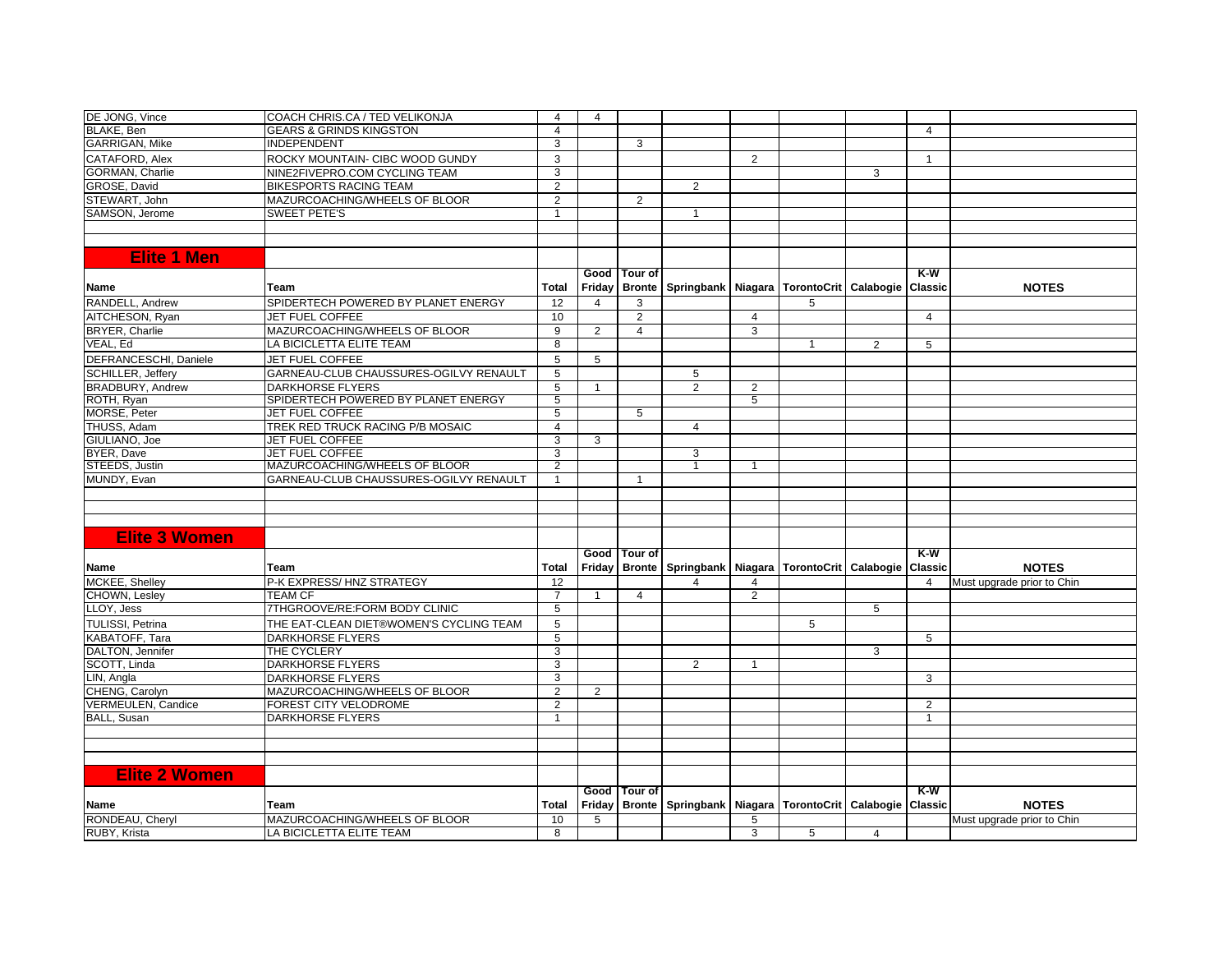| ALLAN, Paolina              | NEWMARKET EAGLES CYCLING CLUB      | $\overline{7}$ |                |                |                                                                            | 4              |                |                | 3              |                            |
|-----------------------------|------------------------------------|----------------|----------------|----------------|----------------------------------------------------------------------------|----------------|----------------|----------------|----------------|----------------------------|
| <b>BROWN, Suzie</b>         | P-K EXPRESS/ HNZ STRATEGY          | 6              |                |                | 5                                                                          | $\overline{1}$ |                |                |                |                            |
| CONEY, Sarah                | STEVENS RACING P/B THE CYCLERY     | 6              | $\overline{1}$ |                |                                                                            |                |                | 5              |                |                            |
| <b>BIETOLA, Laura</b>       | <b>3 ROX RACING</b>                | 5              | 3              |                |                                                                            |                |                |                | 2              |                            |
| LAPLANTE-LAMARCHE, Florance | <b>ESPOIRS SAPUTO</b>              | $\overline{5}$ |                |                |                                                                            |                |                |                | $\overline{5}$ |                            |
| KOFMAN, Mikaela             | 3 ROX RACING                       | $\overline{4}$ | $\overline{4}$ |                |                                                                            |                |                |                |                |                            |
| <b>HENKEMANS, Emily</b>     | P-K EXPRESS/HNZ STRATEGY           | $\overline{4}$ |                |                | $\overline{4}$                                                             |                |                | $\overline{2}$ |                |                            |
| <b>BISKABORN, Amy</b>       | TEAM TVC/VILLAGE CYCLE LONDON      | $\overline{4}$ |                |                |                                                                            |                |                |                | 4              |                            |
| MARCHILDON, Arlene          | <b>INDEPENDENT</b>                 | 3              |                |                | 3                                                                          |                |                |                |                |                            |
| WILSON, Cynthia             | RIDE WITH RENDALI                  | 3              |                |                |                                                                            |                |                | 3              |                |                            |
| BESTER, Stephanie           | COACH CHRIS.CA / TED VELIKONJA     | $\overline{2}$ |                |                | 2                                                                          |                |                |                |                |                            |
| SPITTLEHOUSE, Katie         | THUNDER BAY CYCLING CLUB           | 2              | 2              |                |                                                                            |                |                |                |                |                            |
| MCKENZIE-PICOT, Sarah       | COACH CHRIS.CA / TED VELIKONJA     | $\overline{1}$ |                |                | $\mathbf{1}$                                                               |                |                |                |                |                            |
| SMIT, Eritia                | P-K EXPRESS/HNZ STRATEGY           | -1             |                |                |                                                                            |                |                |                | $\overline{1}$ |                            |
|                             |                                    |                |                |                |                                                                            |                |                |                |                |                            |
|                             |                                    |                |                |                |                                                                            |                |                |                |                |                            |
|                             |                                    |                |                |                |                                                                            |                |                |                |                |                            |
|                             |                                    |                |                |                |                                                                            |                |                |                |                |                            |
| <b>Elite 1 Women</b>        |                                    |                |                |                |                                                                            |                |                |                |                |                            |
|                             |                                    |                |                | Good   Tour of |                                                                            |                |                |                | K-W            |                            |
| <b>Name</b>                 | <b>Team</b>                        | Total          |                |                | Friday   Bronte   Springbank   Niagara   TorontoCrit   Calabogie   Classic |                |                |                |                | <b>NOTES</b>               |
| LOGAN-SPRENGER, Heather     | COLAVITA/ BACI WOMEN'S CYCLING     | 10             | 5              |                |                                                                            | 5              |                |                |                |                            |
| <b>COLLINS, Merrill</b>     | LA BICICLETTA ELITE TEAM           | 10             |                |                |                                                                            |                | 5              |                | 5              |                            |
| HOBSON, Leigh               | TEAM NANOBLUR-GEARS                | 9              | 4              | 5              |                                                                            |                |                |                |                |                            |
| ALLEN, Aimee                | MAPLE LEAF CYCLING CLUB            | 8              |                |                | $\overline{4}$                                                             |                | $\overline{4}$ |                |                |                            |
| PALMER-KOMAR, Susan         | P-K EXPRESS/HNZ STRATEGY           | 6              | 3              | 3              |                                                                            |                |                |                |                |                            |
| O'REILLY, Rachel            | STEVENS RACING P/B THE CYCLERY     | 6              | -1             |                | 5                                                                          |                |                |                |                |                            |
| <b>CARTMILL, Carrie</b>     | <b>TEAM NANOBLUR-GEARS</b>         | $\overline{4}$ |                |                |                                                                            | $\overline{4}$ |                |                |                |                            |
| <b>BUNN, Melissa</b>        | STEVENS RACING P/B THE CYCLERY     | $\overline{4}$ | $\overline{2}$ |                |                                                                            | $\overline{2}$ |                |                |                |                            |
| JEFFS, Krystal              | TEAM NANOBLUR-GEARS                | 4              |                |                | 3                                                                          | $\mathbf 1$    |                |                |                |                            |
| RAMSDEN, Denise             | <b>TEAM KENDA</b>                  | 3              |                |                |                                                                            | 3              |                |                |                |                            |
| STEPHENSON, Jen             | 7THGROOVE/RE:FORM BODY CLINIC      | 3              |                |                |                                                                            |                |                | 3              |                |                            |
| FARELL, Julie               | 7THGROOVE/RE:FORM BODY CLINIC      | 2              |                |                |                                                                            |                |                | $\overline{2}$ |                |                            |
|                             |                                    |                |                |                |                                                                            |                |                |                |                |                            |
|                             |                                    |                |                |                |                                                                            |                |                |                |                |                            |
| <b>Master 3 Men</b>         |                                    |                |                |                |                                                                            |                |                |                |                |                            |
|                             |                                    |                |                |                |                                                                            |                |                |                |                |                            |
|                             |                                    |                |                | Good Tour of   |                                                                            |                |                |                | K-W            |                            |
| <b>Name</b>                 | <b>Team</b>                        | Total          |                |                | Friday   Bronte   Springbank   Niagara   TorontoCrit   Calabogie   Classic |                |                |                |                | <b>NOTES</b>               |
| VISSER, Rob                 | ST. CATHARINES CYCLING CLUB        | 10             |                |                | 5                                                                          |                |                |                | 5              | Must upgrade prior to Chin |
| KER, Jeff                   | <b>LAPDOGS CYCLING CLUB</b>        | 8              |                |                |                                                                            |                | $\overline{4}$ | $\overline{4}$ |                |                            |
| <b>HUTCHESON, James</b>     | P-K EXPRESS/HNZ STRATEGY           | 8              | 4              |                |                                                                            | 4              |                |                |                |                            |
| PITTS, Martin               | AQUILA/RACER SPORTIF/MATTAMY HOMES | 6              |                | $\overline{4}$ | $\overline{2}$                                                             |                |                |                |                |                            |
| DI SILVESTRO, Matthew       | EURO-SPORTS.CA / FOODERY           | 5              |                |                |                                                                            | 5              |                |                |                |                            |
| MURPHY, Jeff                | ST. CATHARINES CYCLING CLUB        | 5              |                |                |                                                                            |                | $\overline{1}$ |                | $\overline{4}$ |                            |
| <b>FALKENSTEIN, Lorne</b>   | <b>CYCLES LONDON RACING TEAM</b>   | 4              |                | $\overline{1}$ | 3                                                                          |                |                |                |                |                            |
| TAYLOR, John                | <b>WHEELS OF BLOOR</b>             | 3              | 3              |                |                                                                            |                |                |                |                |                            |
| <b>BROAD, Quentin</b>       | <b>BEACHES CYCLING CLUB (BCC)</b>  | 3              |                |                |                                                                            |                | 3              |                |                |                            |
| DIOTTE, Daniel              | OTTAWA BICYCLE CLUB                | 3              |                |                |                                                                            |                |                | 3              |                |                            |
| LAWSON, Tim                 | <b>WHEELS OF BLOOR</b>             | 3              |                | 3              |                                                                            |                |                |                |                |                            |
| STUART, Mark                | CYCLEPATH OAKVILLE RACE TEAM       | 3              |                |                | $\overline{1}$                                                             | $\mathbf{1}$   |                |                | $\overline{1}$ |                            |
| KWARTA, John                | SPEEDRIVER.COM                     | 3              |                |                |                                                                            |                |                |                | 3              |                            |
| DOBSON, Dave                | <b>TREK STORE RACE TEAM</b>        | 2              |                |                |                                                                            |                |                | $\overline{2}$ |                |                            |
| <b>HSIUNG, Derek</b>        | MIDWEEK CYCLING CLUB               | 2              |                |                |                                                                            |                | 2              |                |                |                            |
|                             |                                    |                |                |                |                                                                            |                |                |                |                |                            |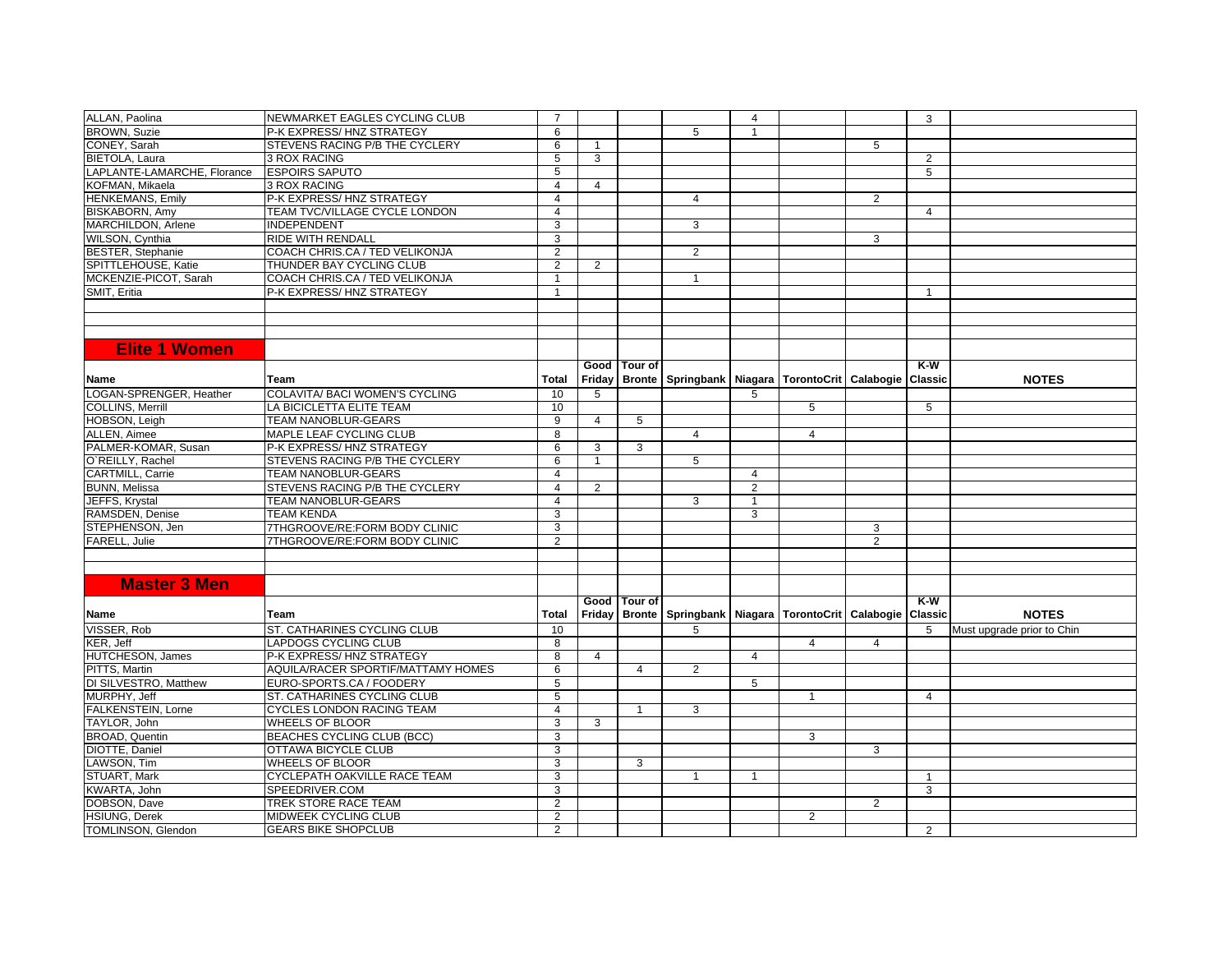| <b>WARD, Vernon</b>             | <b>TEAM SILENT SPORTS</b>               | $\overline{1}$          | $\overline{1}$ |                |                                                          |                |                |                |                |                            |
|---------------------------------|-----------------------------------------|-------------------------|----------------|----------------|----------------------------------------------------------|----------------|----------------|----------------|----------------|----------------------------|
|                                 |                                         |                         |                |                |                                                          |                |                |                |                |                            |
|                                 |                                         |                         |                |                |                                                          |                |                |                |                |                            |
|                                 |                                         |                         |                |                |                                                          |                |                |                |                |                            |
| <b>Master 2 Men</b>             |                                         |                         |                |                |                                                          |                |                |                |                |                            |
|                                 |                                         |                         |                | Good   Tour of |                                                          |                |                |                | $K-W$          |                            |
| Name                            | Team                                    | <b>Total</b>            |                | Friday Bronte  | Springbank   Niagara   TorontoCrit   Calabogie   Classic |                |                |                |                | <b>NOTES</b>               |
| MCKEE, Steve                    | <b>INDEPENDENT</b>                      | 14                      |                | 3              | 4                                                        |                | $\overline{2}$ |                | 5              | Must upgrade prior to Chin |
| PROVART. John                   | <b>CHAIN REACTION</b>                   | 6                       |                |                |                                                          | $\overline{1}$ | 5              |                |                |                            |
| APSE, Edgars                    | <b>DARKHORSE FLYERS</b>                 | 5                       |                |                | $\overline{2}$                                           |                | 3              |                |                |                            |
| KIRK, Chris                     | <b>INDEPENDENT</b>                      | 5                       |                | 4              |                                                          |                | $\overline{1}$ |                |                |                            |
| <b>BARTHOLOMEW, Chris</b>       | PETERBOROUGH CYCLING CLUB               | $\overline{4}$          | $\overline{4}$ |                |                                                          |                |                |                |                |                            |
| <b>VERMETTE, Phill</b>          | EURO-SPORTS.CA / FOODERY                | $\overline{4}$          |                |                |                                                          |                |                | $\overline{4}$ |                |                            |
| <b>KOOPS, Derek</b>             | ZM CYCLE & FITNESS CYCLING CLUB         | $\overline{4}$          |                |                |                                                          |                |                |                | $\overline{4}$ |                            |
| MACPHAIL, Don                   | <b>CYCLES LONDON RACING TEAM</b>        | 3                       |                |                | 3                                                        |                |                |                |                |                            |
| PINET, Robert                   | ESTEEMTRAINING.COM                      | 3                       |                |                |                                                          | 3              |                |                |                |                            |
| LANSPEARY, Dylan                | <b>CICLO SPORT RACING</b>               | 3                       |                |                |                                                          |                |                |                | 3              |                            |
| FANTASKE, Steve                 | BEACHES CYCLING CLUB (BCC)              | $\overline{2}$          |                |                |                                                          | $\overline{2}$ |                |                |                |                            |
| PELDA, Patrick                  | <b>WEST OF QUEBEC WHEELERS</b>          | 2                       |                |                |                                                          |                |                | 2              |                |                            |
| <b>CULLEN, Myles</b>            | <b>TEAM SPOKE O'MOTION</b>              | $\overline{2}$          |                | $\overline{2}$ |                                                          |                |                |                |                |                            |
| RASILE, Mark                    | AQUILA/RACER SPORTIF/MATTAMY HOMES      | $\overline{2}$          |                |                |                                                          |                |                |                | 2              |                            |
| NUTTALL, Michael                | <b>CYCLES LONDON RACING TEAM</b>        | $\overline{1}$          |                |                | $\mathbf{1}$                                             |                |                |                |                |                            |
| SHAW. Mark                      | <b>CHAIN REACTION</b>                   | $\overline{1}$          | $\overline{1}$ |                |                                                          |                |                |                |                |                            |
| VISSER, Werner                  | <b>WEST OF QUEBEC WHEELERS</b>          |                         |                |                |                                                          |                |                | $\mathbf 1$    |                |                            |
| <b>KELLY, Brian</b>             | <b>ABOVE THRESHOLD</b>                  | $\overline{\mathbf{1}}$ |                |                |                                                          |                |                |                | $\mathbf{1}$   |                            |
|                                 |                                         |                         |                |                |                                                          |                |                |                |                |                            |
|                                 |                                         |                         |                |                |                                                          |                |                |                |                |                            |
|                                 |                                         |                         |                |                |                                                          |                |                |                |                |                            |
|                                 |                                         |                         |                |                |                                                          |                |                |                |                |                            |
| <b>Master 1 Men</b>             |                                         |                         |                |                |                                                          |                |                |                |                |                            |
|                                 |                                         |                         |                | Good Tour of   |                                                          |                |                |                | $K-W$          |                            |
| Name                            | Team                                    | <b>Total</b>            |                | Friday Bronte  | Springbank   Niagara   TorontoCrit   Calabogie   Classic |                |                |                |                | <b>NOTES</b>               |
| SCOTT, Ian J.                   | <b>WHEELS OF BLOOR</b>                  | 12                      |                |                | 4                                                        |                |                | 5              | 3              |                            |
| DAGENAIS, Richard               | <b>INDEPENDENT</b>                      | $\overline{8}$          | $\overline{4}$ |                |                                                          |                |                | 4              |                |                            |
| LUKASIK, Radek                  | <b>WHEELS OF BLOOR</b>                  | $\overline{7}$          | 5              |                |                                                          |                |                |                | 2              |                            |
| <b>SCHMIDT, Matthias</b>        | ZM CYCLE & FITNESS CYCLING CLUB         | $\overline{7}$          |                |                |                                                          | 3              |                |                | $\overline{4}$ |                            |
|                                 | <b>WHEELS OF BLOOR</b>                  | $\overline{7}$          |                |                |                                                          | $\overline{2}$ |                |                | 5              |                            |
| CAVANAGH, Greg<br>PURVIS, Blair | <b>NEWORLD CYCLE</b>                    | $\overline{5}$          |                |                |                                                          | 5              |                |                |                |                            |
| EUGENI, Paolo                   | Z- TEAM POWERED BY LA BICICLETTA        | $\overline{5}$          |                |                | 5                                                        |                |                |                |                |                            |
| MOGG, Peter                     | THE HUB RACE TEAM                       | 5                       |                |                |                                                          |                | 5              |                |                |                            |
| SPENCER, Rhys                   | ENDURO SPORT PFR BY POWERWATTS          | $\overline{5}$          |                | 5              |                                                          |                |                |                |                |                            |
| <b>BIRD.</b> Bruce              | <b>WHEELS OF BLOOR</b>                  | 5                       |                | $\overline{4}$ |                                                          | $\overline{1}$ |                |                |                |                            |
| VINCZE, Jason                   | SOUND SOLUTIONS                         | $\overline{4}$          |                |                |                                                          | $\overline{4}$ |                |                |                |                            |
| BOOTH, Marc                     | BEACHES CYCLING CLUB (BCC)              | $\overline{4}$          |                |                | $\mathbf{1}$                                             |                |                | 3              |                |                            |
| GREENE, Paul                    | <b>CHAIN REACTION</b>                   | $\overline{4}$          |                |                |                                                          |                | 4              |                |                |                            |
| KURZAWINSKI, Krzysztof          | KURZAWINSKI COACH/ SIX S ERP CONSULTING | $\overline{4}$          |                |                | 3                                                        |                |                | $\overline{1}$ |                |                            |
|                                 | LA BICICLETTA ELITE TEAM                | 3                       |                |                |                                                          |                | 3              |                |                |                            |
| NG, Ken<br>PETROVSKI, Ilija     | <b>ABOVE THRESHOLD</b>                  | 3                       |                | 3              |                                                          |                |                |                |                |                            |
| DWYER, Nicholas                 | <b>CICLO SPORT RACING</b>               | 3                       | 3              |                |                                                          |                |                |                |                |                            |
| AQUINO, Brent                   | Z- TEAM POWERED BY LA BICICLETTA        | $\overline{2}$          |                |                |                                                          |                | $\overline{2}$ |                |                |                            |
| COULAS, Scott                   | ENDURO SPORT PFR BY POWERWATTS          | $\overline{2}$          |                | 2              |                                                          |                |                |                |                |                            |
| TOMSIC, Dave                    | THE CYCLERY                             | $\overline{2}$          |                |                |                                                          |                |                | 2              |                |                            |
| MACDONALD, James                | LA BICICLETTA ELITE TEAM                | 2                       | 2              |                |                                                          |                |                |                |                |                            |
| WOOD, Chris                     | <b>SOUND SOLUTIONS</b>                  | $\overline{2}$          |                |                | $\overline{2}$                                           |                |                |                |                |                            |
| MCINULTY, John                  | AQUILA/RACER SPORTIF/MATTAMY HOMES      | $\overline{1}$          |                |                |                                                          |                | $\overline{1}$ |                |                |                            |